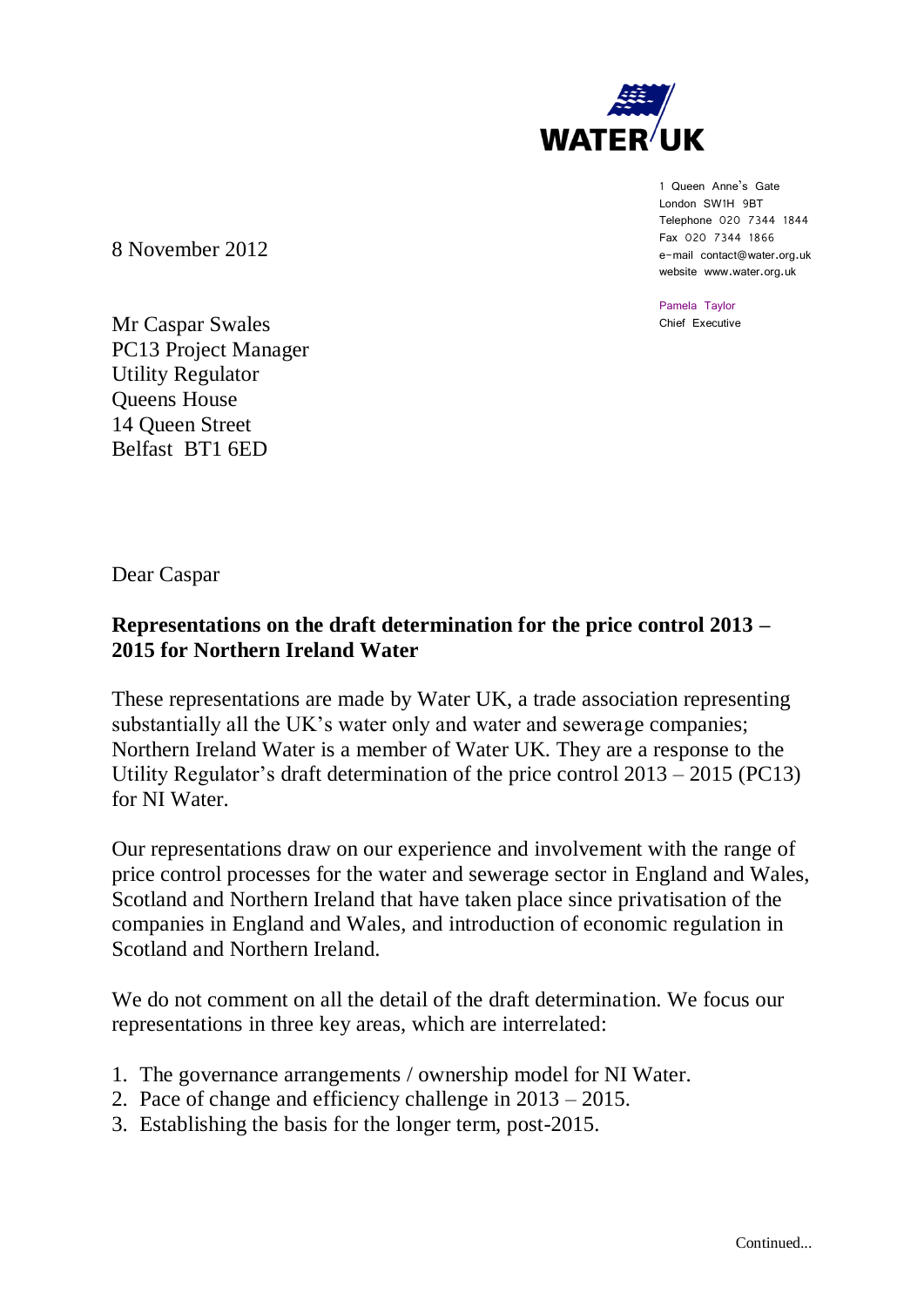# **Context**

The model of economic regulation for water and sewerage companies that was established by Ofwat in 1989 at privatisation of the industry in England and Wales has worked well. In England and Wales, over the last 23 years, it has provided the basis for significant improvements in company performance – in customer service, drinking water quality and environmental protection, as well as in terms of financial performance and cost savings. The regulatory model has been largely stable and change has been measured and predictable. This has been the basis for investor confidence in the industry and has meant that £110 billion of capital expenditure has been financed at a low cost of capital. The regulatory regime has incentivised companies to deliver and outperform – to the benefit of customers and investors over time. More recently, as the model has been adopted in Scotland and Northern Ireland (recognising different governance and ownership arrangements) impressive results have been achieved, notably in efficiency improvement and operational performance.

#### **Summary of our representations**

In summary, we consider that through the proposed determination the Utility Regulator would put too much pressure on NI Water to make significant efficiencies over the course of  $2013 - 2015$  (around 6% in each year). These efficiencies come on top of the considerable efficiencies achieved and anticipated in the 2010 – 2013 period.

The 6% per annum efficiency assumption is at the top of the range realised by UK utilities since privatisation. It is generally higher than the rates achieved by water and sewerage companies in England, Wales and Scotland. The ability of NI Water to make significant efficiencies over the two years of PC13 is restricted by the governance arrangements that NI Water works under, coupled with the short duration of PC13 mean that:

- Comparisons with England and Wales companies are not valid without clearly and fully taking account of these factors – which we consider would reduce the efficiency assumptions that the Utility Regulator has proposed. There appears to have been only minor adjustments made to take account of the significantly different governance arrangements and the restrictions this places on the company to plan and deliver effectively.
- Efficiencies of this magnitude are too stretching on the company without other offsetting measures in the determination – but because of the governance arrangements there is little ability for NI Water to manage risk in the way that companies in England and Wales can. For instance,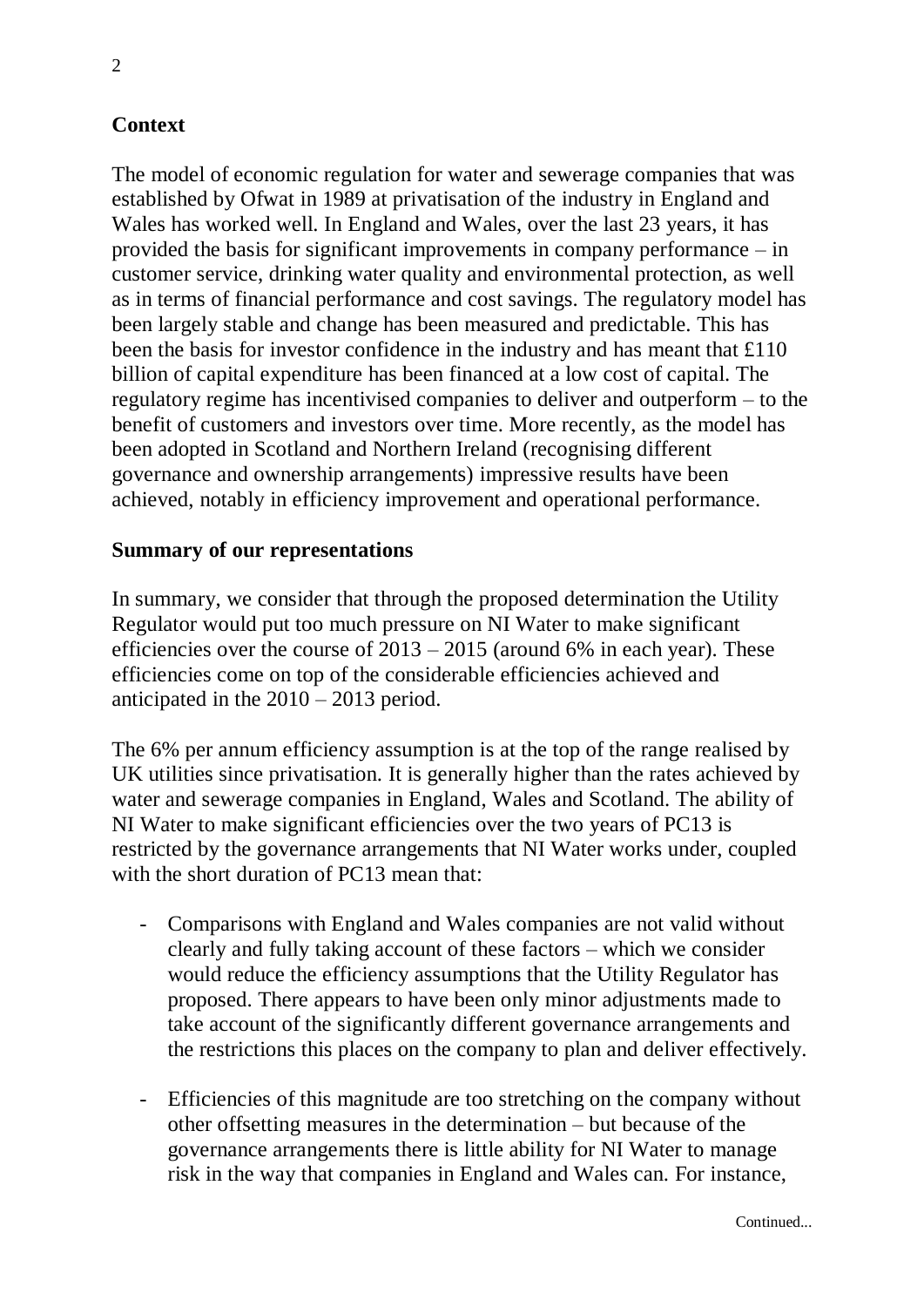because of its governance arrangements it is severely restricted in its ability to phase and flex its plans.

This means there is a risk that service to customers will be compromised at a time when NI Water is facing significant challenges. In our view, of upmost importance is the need to have the strategic debate and make decisions over the next two years about the long term arrangements for NI Water – which you rightly highlight in the draft determination. Putting too much pressure on the company now risks harming services to customers which would be likely to adversely affect the debate about the long term.

### **The governance arrangements / ownership model for Northern Ireland Water**

Northern Ireland Water's governance and ownership model are significantly different from the England and Wales water companies and also from Scottish Water. These arrangements significantly compromise:

- The ability to make robust comparisons to the water companies in England and Wales and Scotland.
- The ability of Northern Ireland Water to make efficiency improvements as fast as companies in England and Wales and Scotland.

The companies in England and Wales are all private companies, which provides them and their management with incentives and flexibility to establish, deliver and outperform their plans over the course of the five-year control periods, without having to face the reality or the risk of ongoing government involvement and the changes to funding and plans arising from this, as NI Water does. Because of NI Water's status as a non-departmental public body (NDPB) we expect that this will severely affect Northern Ireland Water's ability to deliver efficiencies at the level and speed of comparator companies elsewhere in the UK. We discuss this further below.

The Utility Regulator has only made minor adjustments in its efficiency benchmarking to take account of the significantly different governance arrangements and the restrictions on the company to make efficiencies at the pace and level that the Utility Regulator considers possible over the two years of PC13.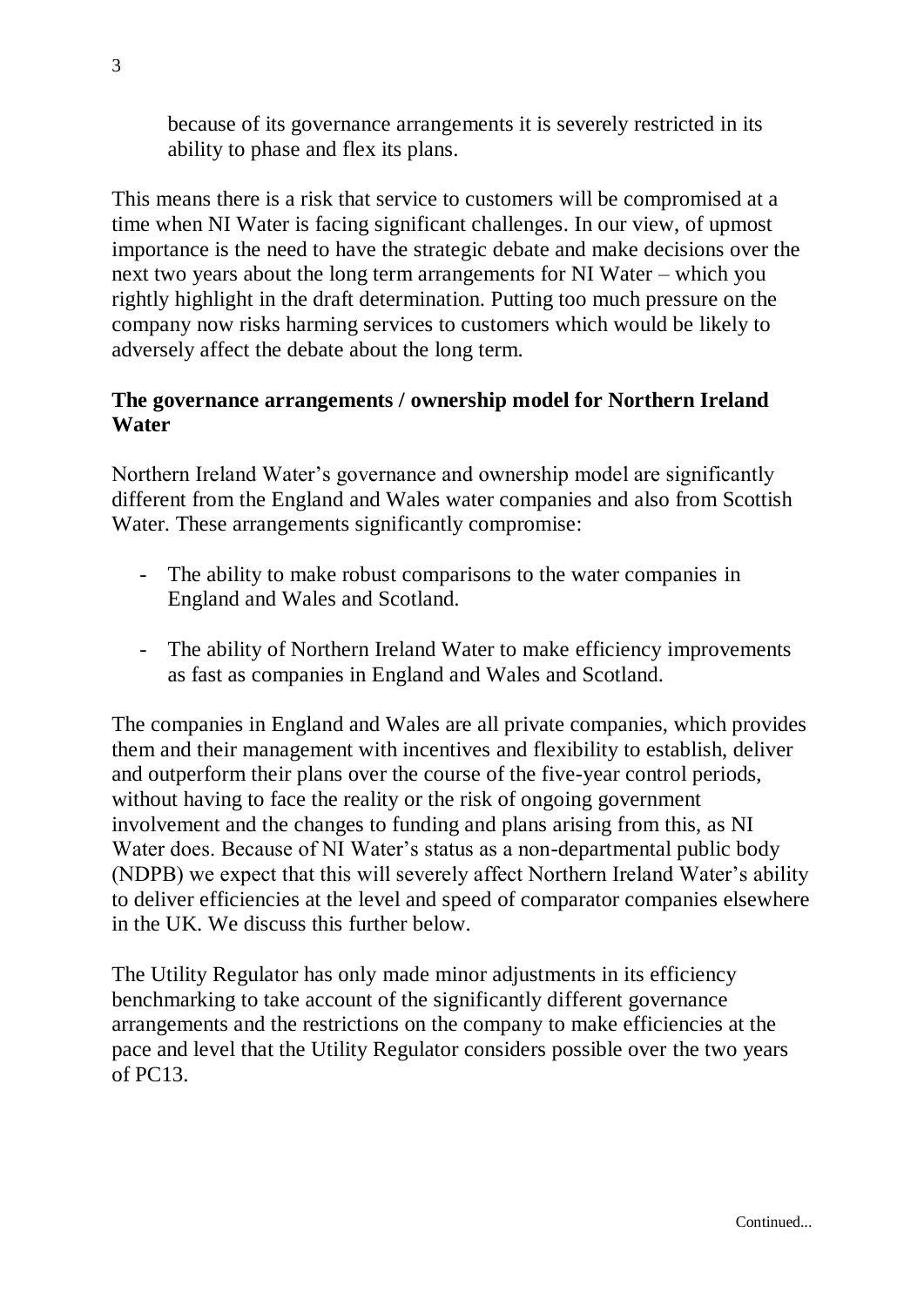### **The pace of change and efficiency challenge in 2013 – 2015**

The Utility Regulator's proposed efficiency targets for PC13 for the two years of the price control are very high (around 6% in each year) compared to NI Water's proposals of around 2% for each year of PC13).

The draft determination places great faith in the assumption that because NI Water has / is expected to achieved substantial efficiencies in the three years of  $PC10 (2010 – 2013)$  that these can be repeated. The evidence that is presented for this is weak, particularly in the context of a two-year price control and the wider aspects of NI Water's governance.

We do not agree with your argument (paragraph 1.3.2) that a three year control and a two year control, even if some assumptions are rolled forward is equivalent to a conventional five year price control. A 'normal' five year price control provides companies with a sufficiently long timeframe to plan and execute their plans – to deliver their obligations and, crucially, make changes to their organisation and introduce new technologies. Shorter price controls reduce the effectiveness of this since the company has less time to plan and respond, and they do not have clarity on the long term obligations and tariff/financial assumptions. It follows that the scope for efficiency improvement will, all other things being equal, be less for a 'two plus three' price control compared to a five year price control. Clearly water companies should always be planning for the longer term but this will be impacted by the inherent uncertainty ahead of a price control determination of the outputs, revenues and efficiencies for the next control period which will have an impact on longer term planning and delivery of efficiency savings (unless the financial and incentive framework fully mitigates against the transitions from one price control to the next).

You note clearly in the draft determination that NI Water faces constraints on its freedom to plan and flex its expenditure programme, including the need to deliver expenditure in-year (i.e. it cannot re-phase to future years) and it faces in year budget reviews and may have to pay its shareholder in-year out any outperformance. It faces a range of other restrictions on its commercial freedom (e.g. in relation to procurement), through its NDPB status, that companies in England and Wales do not face. It is good that the Utility Regulator recognises these constraints but, looking at the proposals, we do not consider that these are reflected in the assumptions made on efficiency and hence assumptions that are too high have been made. We recognise that many of these issues may apply more to capital expenditure than operational expenditure, but they do impact on opex as well as capex.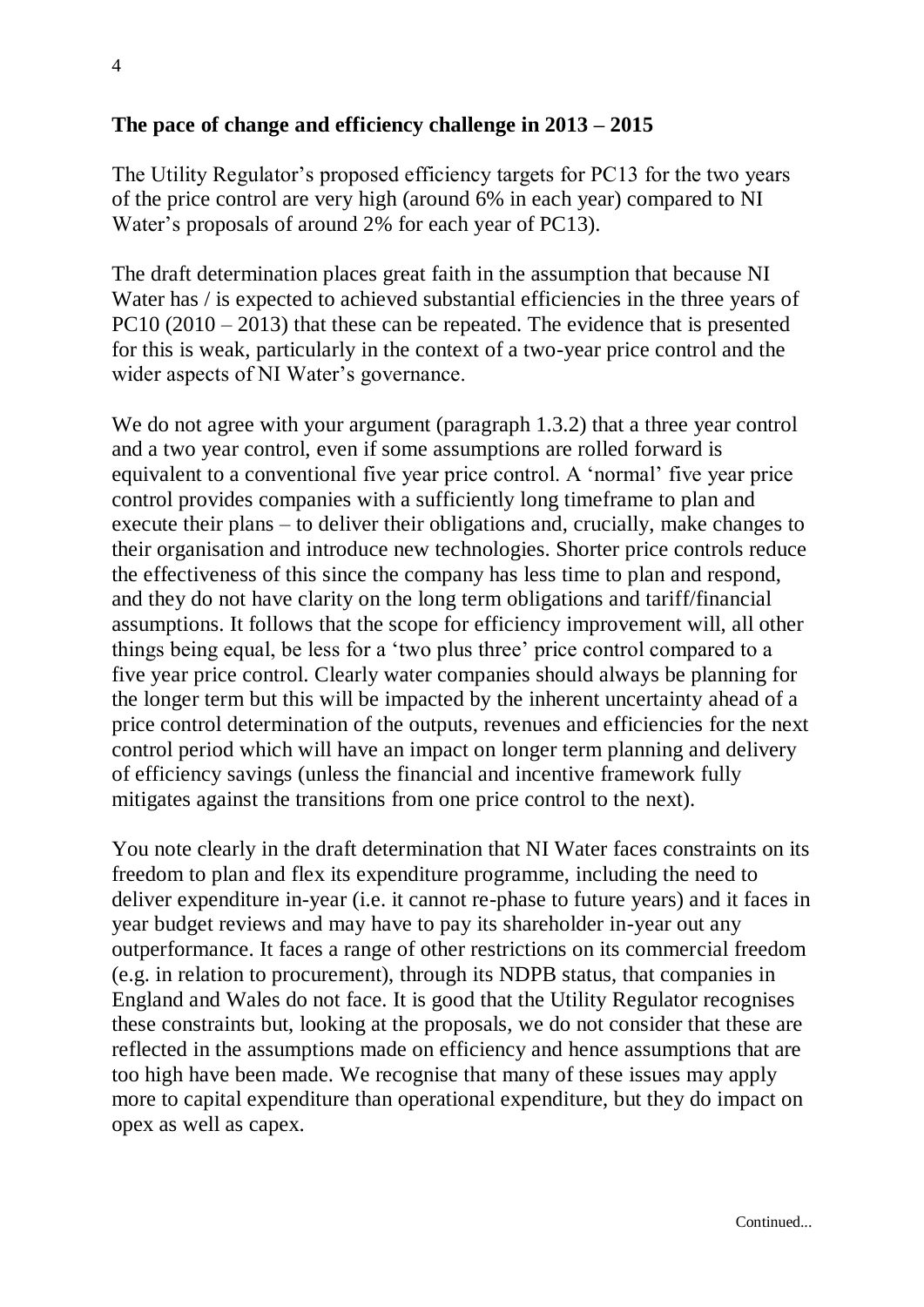The assumptions that the Utility Regulator makes on efficiency are also questionable in the face of the uncertainties over the special factor adjustments compared to companies in England and Wales. We note that the special factor adjustments employed in England and Wales have been developed over many years. This has clearly not been possible for NI Water. The Utility Regulator assumes that the uncertainty in the special factors cancels out (i.e. has an expected value of zero). But because of the high level of efficiencies proposed and the uncertainty of the special factor adjustments. of this the Utility Regulator should take a more cautious approach and review its assumptions on efficiency. In respect of Scotland, we note that WICS took a more cautious approach in its 2002 determination in this area.

In making efficiency assumptions, economic regulators have tended to assume that companies cannot 'catch-up' more than 60%/two-thirds of the 'efficiency gap' over a five year period, see for instance the assumptions that Ofwat has made in its price reviews and the periodic review of Network Rail covering the 2009 – 2014 period made by the Office of Rail Regulation in 2008. In making its assumptions on efficiency, the Utility Regulator appears to be breaking with regulatory precedent, assuming that 'catch-up' will be more than 70% over five years which reduces the scope for efficiency improvement (notwithstanding the point above about the 'two plus three' nature of the price controls) . Given the uncertainties in the special factors, the short duration of PC13 and the governance arrangements for NI Water this is too challenging and risks harming customer service.

#### **Establishing the basis for the longer term, post-2015**

The Utility Regulator recognises that NI Water's governance framework is not optimal. We support the development of a long-term (24 year strategy) and the Utility Regulator taking a more strategic view to the next price control, including that this might have a six year duration. We would support a strategic review of the governance arrangements for NI Water. If NI Water is to deliver its obligations efficiently over the longer term, in the context of a longer duration price control, it is essential that the governance arrangements are reviewed to ensure that they are 'fit for purpose' in this context. In this regard, we consider that the next two years should be about ensuring that NI Water continues to improve its delivery for the benefit of its customers and for its owner but that the efficiencies the Utility Regulator is proposing are too high and risk damaging customer services and hence distracting from and harming the strategic review to put NI Water on a stronger footing for the longer term.